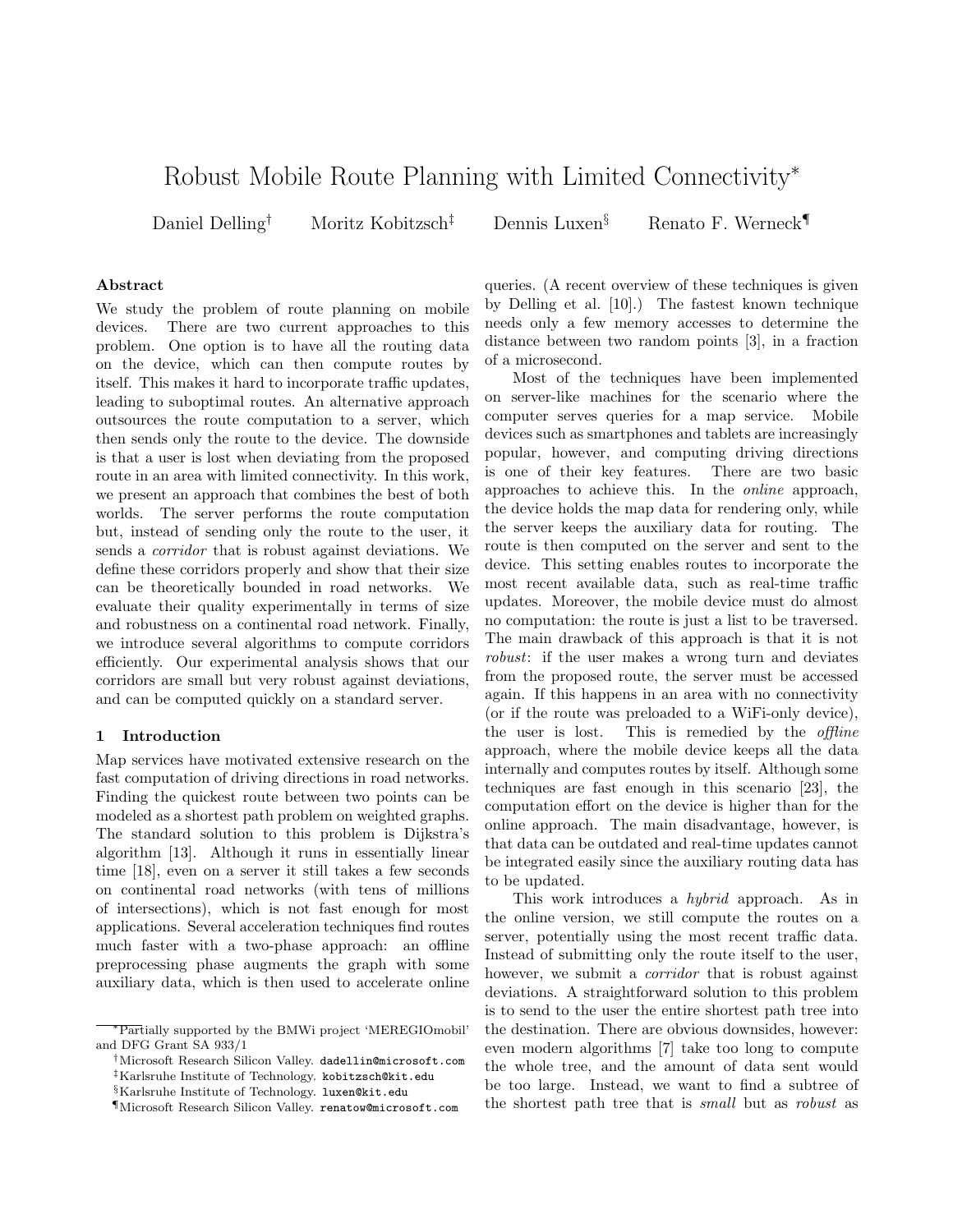possible. Sending just the route (we cannot send less) or the entire tree (robust against all deviations) are the extreme cases. We want something in between that offers a good trade-off. There exist a variety of problems that are related to our setup, like the computation of detours [17], k-shortest paths [14, 22], alternatives [2, 6], and replacement paths [22, 24]. However, none of these approaches solves our problem.

Our contributions are as follows. First, we propose different approaches to determine corridors, and carefully evaluate their quality. Second, we show that the sizes of these corridors can be nontrivially bounded on road networks. Third, we show how the corridors can be efficiently computed. Finally, we perform a thorough experimental evaluation of our method, showing that it outperforms straightforward solutions by up to an order of magnitude. It takes us a few milliseconds to find corridors that are very small but extremely robust.

The paper is organized as follows. Section 2 reviews techniques our work is based upon. Section 3 defines our notion of corridors and proves that their size is limited in road networks. Section 4 shows how to compute these corridors. Section 5 presents an empirical evaluation of the proposed corridor in terms of size, robustness, and computational effort. Section 6 concludes our work.

## 2 Preliminaries

We interpret a road network as a directed graph  $G =$  $(V, A, \ell)$  with length function  $\ell : A \to \mathbb{N}_0^+$ . In order to incorporate turn costs, we use the so-called edge-based representation of the road network [5]. Each vertex represents a road segment, and two vertices  $v$  and  $w$ are connected by an arc  $(v, w)$  if it is possible to turn from one to the other through a single intersection. The length of  $(v, w)$  represents the travel time from the start of road segment  $v$  to the start of road segment  $w$ . We denote by  $P_{st}$  the shortest  $s-t$  path in G, by  $|P_{st}|$  its size (number of vertices), and by  $\ell(P_{st})$  its length, i.e.,  $\sum_{(u,v)\in P_{st}} \ell(u,v)$ . We also refer to  $\ell(P_{st})$  as the *distance* between s and t, denoted by  $d(s, t)$ . We denote by  $T(t)$ the inverse shortest path tree into  $t$ .

The literature often considers the point-to-point shortest path problem, which asks for the path  $P_{st}$ between a source  $s$  and a target  $t$ . An extension is the corridor problem. Here we ask for a superset of the shortest path that is robust against deviations from it. Note that this problem is rather fuzzy because it highly depends on the definition of robustness. In fact, one contribution of our work is how to define and evaluate the robustness of corridors.

Dijkstra. The standard approach for computing shortest path trees in road networks with nonnegative arc lengths is Dijkstra's algorithm [13]. It maintains,

for every vertex u, an upper bound  $d(u)$  on the length of the shortest path from the source s, as well as the predecessor (*parent*)  $p(u)$  of u on the path. These variables are initialized with  $d(s) = 0, d(u) = \infty$  for all other vertices, and  $p(u) = null$  for all u. The algorithm also maintains a priority queue with unscanned vertices. At each step, it removes a vertex  $u$  from the queue with minimum  $d(u)$  value and scans it: for each arc  $(u, v) \in$ A with  $d(u)+\ell(u, v) < d(v)$ , it sets  $d(v) = d(u)+\ell(u, v)$ and  $p(v) = u$ . The algorithm terminates when the queue becomes empty. If we are only interested in the shortest path from  $s$  to  $t$ , one can terminate the algorithm as soon as  $t$  is about to be scanned. In road networks, Dijkstra's algorithm runs in essentially linear time [18].

Contraction Hierarchies. As mentioned before, many speedup techniques have been developed for the point-to-point shortest path problem [10]. One of the most prominent is Geisberger et al.'s Contraction Hierarchies (CH) [15]. Like most other techniques, it has an (offline) preprocessing phase that augments the graph by auxiliary data, which is then used to accelerate (online) queries.

The preprocessing phase orders the vertices and contracts them in this order. Contracting a vertex u temporarily deletes it from the graph and adds arcs between its neighbors to preserve the distances among them. This is done as follows. For any ordered pair  $(v, w)$  of neighbors of u such that  $(v, u) \cdot (u, w)$  is the only shortest  $v-w$  path in the current graph, we add a shortcut  $(v, w)$  with  $\ell(v, w) = \ell(v, u) + \ell(u, w)$ . We call  $(v, u)$  the *prefix* of  $(v, w)$  and  $(u, w)$  its *suffix*. The output of the preprocessing phase is the set  $A^+$  of shortcut arcs, together with the position of each vertex u in the order (denoted by  $rank(u)$ ). The algorithm is correct with any contraction order, but query times and the size of  $A^+$  may vary. In practice, each vertex u is given a priority computed by an online heuristic that measures its importance [15]. In this work, we use a linear combination of its *edge quotient*  $E(u)$  and its *level*  $L(u)$ . The edge quotient of u is given by the number of arcs added divided by the number of arcs deleted if u would be contracted next. The level of  $u$  is computed during contraction. Initially,  $L(u) = 0$  for all vertices u. When contracting u, we set  $L(v) = \max\{L(v), L(u)+1\}$ for all uncontracted neighbors  $v$  of  $u$ .

The query phase of CH runs a bidirectional version of Dijkstra's algorithm on the graph  $G^+ = (V, A \cup A^+),$ but only looking at upward arcs, i.e., those leading to neighbors with higher rank. More precisely, let  $A^{\uparrow} = \{(u, v) \in A \cup A^+ : rank(u) < rank(v)\}\$ and  $A^{\downarrow} = \{(u, v) \in A \cup A^+ : rank(u) > rank(v)\}.$  The forward search works on  $G^{\uparrow} = (V, A^{\uparrow})$ , and the reverse search on  $G^{\downarrow} = (V, A^{\downarrow})$ . Each vertex v maintains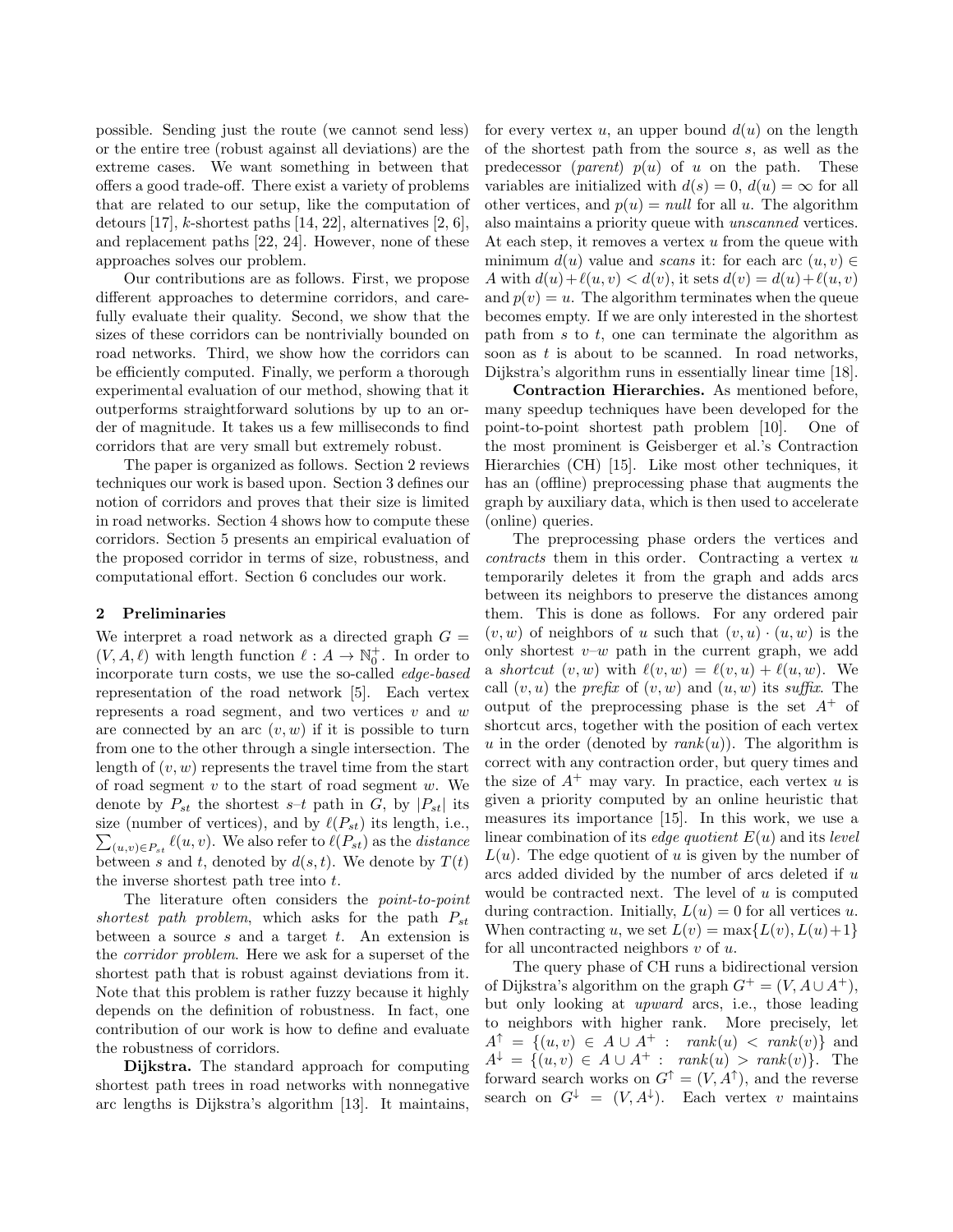(possibly infinite) upper bounds  $d_s(v)$  and  $d_t(v)$  on its distances from s (found by the forward search) and to t (found by the reverse search). The algorithm keeps track of the vertex u minimizing  $\mu = d_s(u) + d_t(u)$ , and stops when the minimum value in either priority queue is at least as large as  $\mu$ .

The shortest path is computed in  $G^+$ , so it may contain shortcuts. If we are interested in the corresponding path in  $G$ , we need to *unpack* it. Note that a shortcut  $(v, w)$  is built from a prefix  $(v, u)$  and a suffix  $(u, w)$  when contracting the vertex u. Storing this middle vertex u with  $(v, w)$  allows us to recursively unpack a shortcut into the corresponding sequence of arcs in G.

PHAST. Delling et al. [7] developed an algorithm that uses a contraction hierarchy to accelerate the computation of full shortest path trees. At first sight, it seems one could not do much better than Dijkstra's algorithm, which runs in linear time and is only twice as slow as a plain BFS [18]. Both Dijkstra and BFS, however, have very poor locality. Since they grow a ball of increasing radius around the source, the vertices in their queues are usually spread over different regions of the graph—and in memory, leading to many cache misses. Changing the graph layout in memory can help, but no single layout works well for all possible sources s.

In road networks, PHAST [7] can avoid these problems. Unlike Dijkstra, it works in two phases. Preprocessing is the same as in CH. Given a source s, the query first computes the full shortest path tree as follows. Initially, set  $d(s) = 0$  and  $d(v) = \infty$  for all other  $v \in V$ . Then run an upward search from s in  $G^{\uparrow}$ (a forward CH search), updating  $d(v)$  for all vertices  $v$  scanned. Finally, the *scanning phase* of the query processes all vertices in  $G^{\downarrow}$  in reverse rank order. To process v, we check for each incoming arc  $(u, v) \in A^{\downarrow}$ whether  $d(u) + \ell(u, v)$  improves  $d(v)$ . If it does, we update the value. After all updates,  $d(v)$  will represent the exact distance from  $s$  to  $v$ . If we need actual parent pointers in the original graph, we can run an additional sweep over A (the arcs of the original graph) setting  $p(u) = v$  if  $d(u) + \ell(u, v) = d(v)$  holds.

The main advantage of PHAST over Dijkstra is that only the (cheap) upward CH search depends on the source s. The (more costly) scanning phase visits vertices and arcs in the same order for any source. Permuting vertices appropriately during preprocessing ensures the scanning phase accesses the lists of vertices and arcs sequentially, minimizing cache misses. This alone makes PHAST about 15 times faster than Dijkstra in large road networks. Another advantage of PHAST over Dijkstra's algorithm is that it can easily be parallelized. Implemented on an NVIDIA GTX 580 GPU, the speedup increases to up to 500 compared to a single core of a modern CPU.

PHAST can be extended to a one-to-many scenario, where one must compute shortest paths from a query vertex s to a (fixed) set  $\mathcal T$  of vertices. The resulting algorithm, called RPHAST [9], introduces a target selection phase between preprocessing and query, which extracts from  $G^{\downarrow}$  the smallest subgraph that is necessary to compute distances to all  $t \in \mathcal{T}$ .

## 3 Corridors

As already mentioned in Section 1, a straightforward solution to the corridor problem is to send the entire shortest path tree  $T(t)$  to the user. Besides the obvious drawback of transmitting a large amount of data, even with PHAST the computaiton is not fast enough to enable real-time queries. Instead, we are interested in a relevant subtree of  $T(t)$  that is as small as possible but also robust against deviations. Our idea is as follows. We choose a set S of seed vertices with  $S \cap P_{st} = \emptyset$ . Then, the s-t corridor  $C(s, t)$  is given by the union of  $P_{st}$  and all  $u-t$  shortest paths with  $u \in S$ . Note that with this definition,  $C(s, t)$  is a subtree of  $T(t)$ . We now discuss two ways of choosing a seed set.

An obvious choice for  $S$  is to include all vertices that are "close" to the shortest path. More precisely, we set  $S_{\tau} = \{u \in V \mid u \notin P_{st} \land \exists v \in P_{st} : d(v, u) \leq \tau\}.$  Intuitively,  $S_{\tau}$  contains all vertices that are within distance  $\tau$  from the shortest path. We call the resulting corridor the  $\tau$ -perimeter corridor ( $\tau$ -PC) which is robust against deviations of up to  $\tau$  from the optimal route. Moreover, we call the problem of finding such corridors the  $\tau$ -perimeter corridor problem. Although this definition looks promising, our experiments (see Section 5) indicate that we can do better. The main drawback is that we add too many vertices in urban areas and not enough important roads.

For this reason, we propose (and from here on use) the notion of *turn corridor*  $(TC)$ . Here, S contains all vertices adjacent to  $P_{st}$ ; more formally  $S = \{u \in V \mid u \notin V\}$  $P_{st} \wedge \exists v \in P_{st} : (v, u) \in A$ }. This makes the corridor robust against exactly one deviation from the shortest path. We call a vertex  $u \in S$  a *deviation vertex*. We can easily extend this approach to recursively construct a k-turn s–t corridor  $TC_k(s,t)$  that is robust against  $k$  wrong turns. Therefore, we determine the  $k$ -th order deviation vertices  $D_k = \{u \in V \mid u \notin TC_{k-1}(s,t) \land \exists v \in$  $TC_{k-1}(s,t) : (v, u) \in A$ }, i.e., all vertices adjacent to  $TC_{k-1}(s,t)$ , with  $TC_0(s,t) = P_{st}$ . Then  $TC_k(s,t)$  is seeded by  $S_k = \bigcup_{i=1}^k D_i$ . We call the corresponding problem of finding such corridors the k-turn corridor problem. Note that if shortest paths are unique, turn corridors are unique as well. Figure 1 visualizes the differences between PC and TC.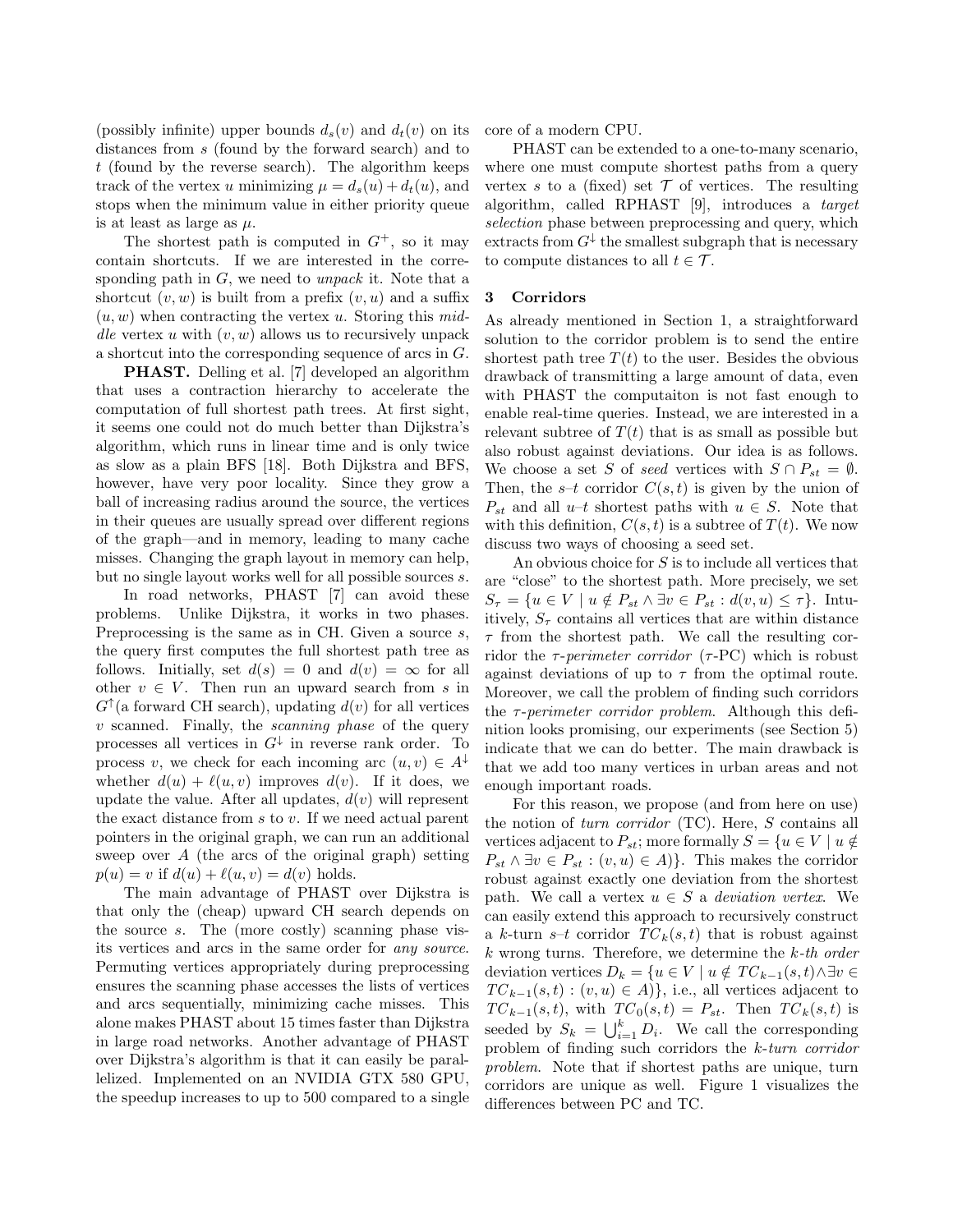

Figure 1: Schematics for perimeter (left) and turn (right) corridors.

Theoretical analysis. Given the definition of turn corridors, we now show that their size is limited in graphs with low highway dimension  $[1, 4]$ . The concept of highway dimension has been introduced to explain the good performance of hierarchical point-topoint speedup techniques on road networks (which are believed to have small highway dimension). Since it is a theoretical model, it makes some simplifying assumptions such as the graph being undirected.

We can use highway dimension to show that, under reasonable assumptions, a 1-turn corridor has at most  $\mathcal{O}(h \cdot n^{0.75})$  vertices, where h is the highway dimension of the graph. To explain highway dimension in more detail, we need the concept of a shortest path cover (SPC). An  $(r, k)$ -SPC S is a set of vertices with two properties. First, it hits all shortest paths of length between  $r$  and  $2r$ . Second, the set is *sparse*: for any vertex  $u \in V$ , the ball  $B_{2r}(u)$  (containing all vertices v with  $d(u, v) < 2r$  contains at most k vertices from S. The highway dimension of a graph is the minimum  $h$ such that an  $(r, h)$ -SPC exists for all r.

Following Abraham et al. [4], we also consider the graph to be undirected. For simplicity, we assume the maximum degree of  $G$  is constant, shortest paths are unique, and edge weights are bounded by a constant, i.e.,  $\ell(a) \in \Theta(1)$ . The last assumption implies that  $\ell(P_{st}) \in \mathcal{O}(|P_{st}|)$ , and can be enforced by splitting long edges into multiple ones. Finally, we assume that  $|P_{st}| \in \mathcal{O}(\sqrt{n})$ , which is reasonable in road networks (cf. Section 5).

THEOREM 3.1. (TURN CORRIDOR SIZE) Let  $G$  be an undirected weighted graph with constant maximum degree, highway dimension h, and length function  $\ell : A \rightarrow$  $\mathbb{N}_0^+$ , where  $\forall a \in A : \ell(a) \in \Theta(1)$ . Moreover,  $\ell(P_{st}) \in \mathbb{N}_0$  $\mathcal{O}(\sqrt{n})$  for all  $s, t \in V$ . Then,  $|TC_1(s,t)| \in \mathcal{O}(h \cdot n^{0.75})$ holds.

*Proof.* Let  $c := \Theta(\sqrt[4]{n})$ . Then  $\ell(P_{st}) \in \mathcal{O}(c^2)$  holds for all shortest paths. We consider two cases:

**Case 1** ( $\ell(P_{st}) \in \omega(c)$ ): We partition  $P_{st}$  into  $\mathcal{O}(c)$ parts, each of length at most c. In each subpath  $P<sup>i</sup>$ , consider a vertex  $u<sub>i</sub>$  and the balls of size 2c and 4c around it. See Figure 2 for an illustration. Since the length of any edge is bounded by a constant, any deviation vertex v is contained in  $B_{2c}(u_i)$ . Due to the subpath optimality, the shortest path from  $v$  to the target starts with a shortest path of length 2c that is fully contained in  $B_{4c}(u_i)$ . Moreover,



Figure 2: Illustration of the proof of Theorem 3.1. Left: We split  $P_{st}$  into  $\mathcal{O}(c)$  parts and consider the balls of size 2c and 4c around a vertex  $u_i$  on each subpath  $P^i$ . Right: The deviation vertex v is contained in the ball of size 2c. The shortest path from v to t starts with a shortest path of length 2c that is covered by  $h_i$ .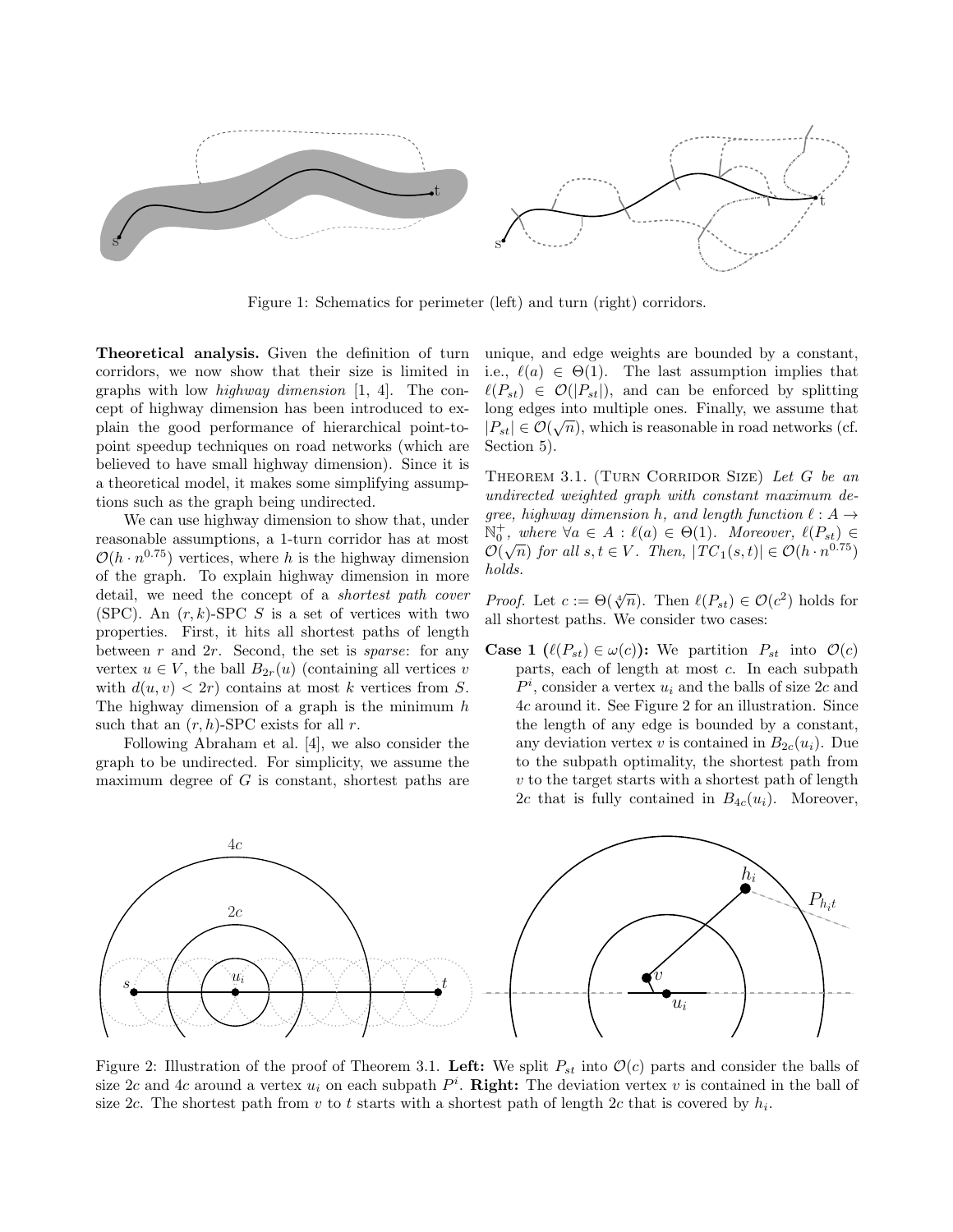because the graph has highway dimension  $h$ , all shortest paths of length 2c in that ball are covered by at most h vertices. Since there exist  $\mathcal{O}(c)$  deviation vertices of  $P<sup>i</sup>$ , the sum of the lengths of all shortest paths from the deviation vertices to the  $h$ covering vertices is bounded by  $\mathcal{O}(c^2)$ . From each of these h vertices, the length of the shortest path to t is bounded by  $\mathcal{O}(c^2)$ . Since we have  $\mathcal{O}(c)$  subpaths, the total size of the corridor is bounded by  $\mathcal{O}(h \cdot c^3) = \mathcal{O}(h \cdot n^{0.75})$  edges.

**Case 2** ( $\ell(P_{st}) \in \mathcal{O}(c)$ ):  $P_{st}$  has  $\mathcal{O}(c)$  deviation vertices v, and  $\ell(P_{vt}) \in \mathcal{O}(c)$  holds for all of them. This directly gives us a bound of  $\mathcal{O}(c^2)$  on the size of  $TC_1(s,t)$ .

Note that these bounds are very conservative: they do not use the fact that the shortest paths from the covering vertices to the target share many edges. Indeed, experiments suggest that corridors are much smaller: their size depends linearly on the size of the shortest path.

## 4 Computation of Corridors

In this section, we discuss how we can solve the  $k$ -turn corridor problem efficiently. We first show how existing techniques can be applied and then turn to a tailored solution. All techniques follow the same pattern: we perform  $k + 1$  rounds, with each round extending the corridor (denoted by  $C$ ) by one turn. Therefore, in each round  $i$ , we first determine the deviation vertices  $D = \{u \in V \mid u \notin C \wedge \exists (v, u) : v \in C\} \text{ of } C.$ Then we add for each  $u \in D$  the  $u-t$  shortest path to C. In round 1, we set  $D = \{s\}$ . With this general approach,  $C = TC_{i-1}(s,t)$  after round i. Recall that  $TC_0(s,t) = P_{st}.$ 

4.1 Straightforward Approaches. The most natural approach to compute  $TC_k(s,t)$  is to first construct  $T(t)$  with Dijkstra's algorithm. Then, we maintain two stacks  $S_0$  and  $S_1$ , where  $S_0$  is initialized with s. In each round, we process the vertices of  $S_0$ . When removing the top vertex u from  $S_0$ , we add u to C and scan all its outgoing edges  $(u, v) \in A$  with  $v \notin C$ . If v is the parent of u in  $T(t)$ , we add v to  $S_0$ , otherwise to  $S_1$ . The round ends by setting  $S_0 = S_1$  and  $S_1 = \emptyset$ . Note that at the end of round i,  $S_0$  contains all the deviation vertices from C, and  $C = TC_{i-1}(s,t)$ . We call this approach corridor Dijkstra (cDijkstra).

The main drawback of cDijkstra is the prohibitive running time to build the shortest path tree. This can be partly remedied by replacing Dijkstra with PHAST; we call the resulting algorithm cPHAST. Still, even on multiple cores PHAST cannot compute trees fast

enough on continental road networks using the edgebased representation. The GPU version of PHAST can, but it has other issues. First, not all servers nowadays are equipped with GPUs. Second, all remaining computations would have to be performed on the GPU as well, since the GPU–CPU communication is expensive. In fact, even copying just the corridor from the GPU can already be costly.

Instead of computing full shortest path trees, we could use a point-to-point speedup technique such as CH (other techniques could be used as well). In each round, we first compute the deviation vertices  $D$  of  $C$ by traversing C. Then, we run for each  $u \in D$  a CH query and add the unpacked shortest path to C. We call this approach corridor CH (cCH).

The major drawback of this approach is that it does a lot of unnecessary computations—in particular, it performs the upward search from t multiple times. We can remedy this by adapting the bucket-based approach of Knopp et al. [20] to our scenario. We run the upward search from t only once and store its search space by keeping the distance to  $t$  for each vertex we scan. Then, to compute a new shortest path from a deviation vertex u, we only need to run the upward search from  $u$ . When we scan a vertex  $v$  that has also been scanned from  $t$ , we check whether  $d(u, v) + d(v, t) < d(u, t)$  holds and update  $d(u, t)$  accordingly. Of course, we still have to unpack all shortcuts that appear on shortest paths. This corridor bucket CH (cBCH) approach saves roughly 30% of the work of cCH.

4.2 Our Approach. Analyzing cBCH, one may notice that the algorithm still does a lot of unnecessary computations. For example, the upward searches from neighboring deviation vertices most probably overlap a lot and we unpack shortcuts multiple times. Indeed, as Section 5 will show, all above mentioned approaches fall short in terms of performance. We now present our tailored corridor computation algorithm (TCC), which avoids unnecessary computations as much as possible. It uses a contraction hierarchy and borrows some ideas from PHAST and RPHAST.

Like cBCH, TCC runs an upward search from  $t$ in  $G^{\downarrow}$  during initialization, storing the search space. TCC still works in rounds, but each now consists of three phases. First, the upward phase, borrowed from RPHAST  $[9]$ , determines all vertices  $D'$  that are reachable from  $D$  in  $G^{\uparrow}$ . Then, the *sweep* phase computes the distances to all vertices in  $D'$ . At the end of the sweep phase, we have computed the shortest paths from each vertex in  $D$  to  $t$  in  $G^+$ . Finally, the unpacking phase then extracts all these packed paths and adds them to C. Since we again have computed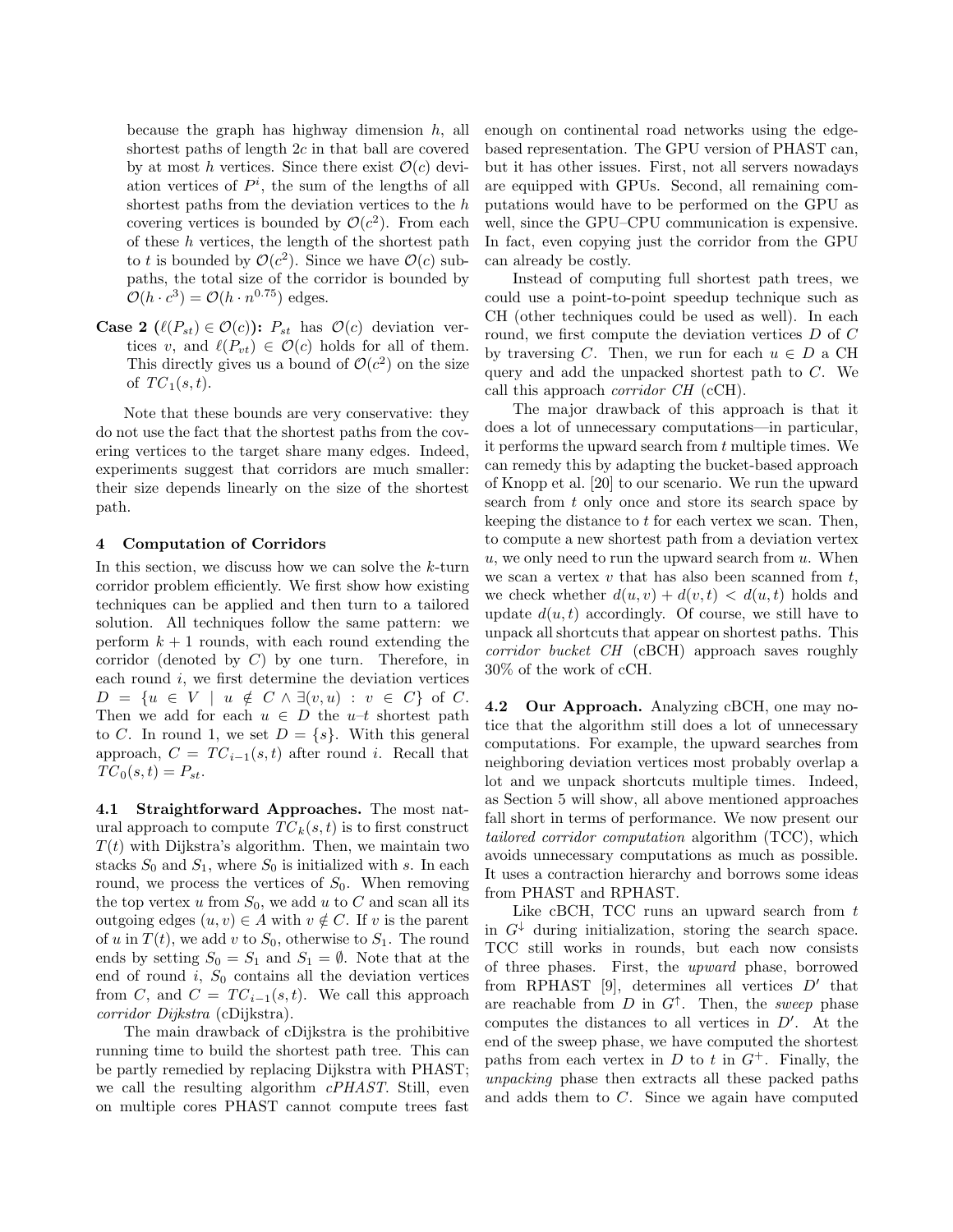all shortest paths from all deviation vertices to  $t, C =$  $TC_{i-1}(s,t)$  after round i. In the following, we detail each phase in turn.

We keep a global marker, called *final*, that identifies vertices with correct distance value to  $t$ . During initialization, we can only ensure correct distance values for all vertices on the contracted path from  $t$  to the highest ranked vertex. Hence, we mark only them as final.

The upward phase identifies all vertices  $D'$  that are reachable from  $D$  in  $G^{\uparrow}$ . Recall that  $D$  is the set of deviation vertices of the current corridor C. Therefore, we first traverse the current corridor  $C$  to identify all deviation vertices. In the first round,  $D = \{s\}$ . Then, we set  $D' = D$  and maintain a queue Q initialized by D. Whenever we remove a vertex  $u$  from  $Q$ , we first check whether  $u$  is marked as final. If it is, we discard u; otherwise, we scan all upward edges  $(u, v) \in A^{\uparrow}$  and add each  $v \notin D'$  to both Q and D'.

In the sweep phase we process  $D'$  in a top-down manner, as in PHAST. For each  $u \in D'$ , we scan all  $(u, v) \in A^{\uparrow}$  and check whether  $\ell(u, v) + d(v) < d(u)$ ; if so, we update  $d(u)$  and  $p(u)$ . Due to the correctness of PHAST, this process computes the shortest paths from all deviation vertices to t in  $G^+$ .

The unpacking phase now expands all these packed shortest paths. We start by adding all vertices in D to a queue  $Q$ . Whenever we extract a vertex  $u$  from Q, we check whether  $u \in C$ . If it is, we discard u; otherwise, we add  $u$  to  $C$ , mark it as final, and identify its parent v. We recursively unpack the shortcut  $(v, u)$ , setting the distance values and parent pointers of the middle vertices accordingly. Moreover, we mark all middle vertices as final and add them to C. Note that we do not need to unpack the suffix of a shortcut if its middle vertex  $w$  is already contained in  $C$  because  $w \in C$  implies that  $P_{wt}$  is already fully contained in C. We need, however, continue to unpack the prefix because  $P_{uw}$  does not need to be part of C. Note that, with this unpacking routine, each shortcut contributing to C is unpacked exactly once.

Optimizations. We can apply some optimization techniques to accelerate TCC. First, we can reorder vertices by their level in the contraction hierarchy to improve locality. We also exploit the fact that the number of levels is small in road networks by keeping a bucket per level. While determining the vertices (which we need to process) that are reachable from the deviation vertices, we add each reachable vertex to the bucket associated with its level. Then, we can process the levels in decreasing order, scanning each level in a linear fashion. This accelerates the algorithm since it increases locality.

## 5 Experiments

We implemented all algorithms from Section 4 in C++ and compiled them with GCC 4.4.3, using the optimization flags -O3 and -mtune=native. We use a binary heap as priority queue. The experiments were conducted on an Intel Core-i7 920 (4 cores, each clocked with 2.67 GHz) with hyper-threading activated (2 threads per core) and 12 GB of DDR3-1066 RAM running SuSE Linux 11.3. As input, we use the road network of Western Europe, made publicly available by PTV AG [21] for the 9th DIMACS implementation challenge [12]. The published graph is node-based, however, with each intersection modeled by a vertex and each road segment by a directed arc. This model is not very realistic: it does not incorporate turn costs, which makes routing artificially easier [8, 16]. We therefore expand the network to use the edge-based representation (see Section 2), which leads to a graph that has 42.5 million vertices and 95.5 million directed arcs. Since we do not have access to publicly available turn costs, we follow the approach of Delling et al. [8] and set U-turn costs to 100 seconds; the remaining turns are free.

All CH-based algorithms we tested share the same preprocessed data. We implemented the CH preprocessing following the implementation of Kieritz et al. [19], using  $4 \cdot E(u) + 2 \cdot L(u)$  as priority term (cf. Section 2). With these parameters, computing the contraction hierarchy takes 100 minutes on one core and results in 102 (132) million upward (downward) arcs.

**5.1 Quality.** We first evaluate the quality of our corridors for various parameters. We test two properties: size and robustness against deviations. While the first one is easy to measure, we need to come up with a measure for robustness. For this, we consider two *driver pro*files that model drivers deviating from the route from time to time. The first is the p deviation driver  $DD(p)$ , which leaves the optimal route at every intersection with probability p. The second profile is the  $(p, p')$ -nervous deviation driver  $NDD(p, p')$ . Here, a driver also deviates from the optimal route with probability p; after a wrong turn, however, the probability of making another wrong turn increases to  $p' > p$  (because the driver gets nervous). Once the driver gets back on track, the deviation probability goes back to p.

For these driver profiles, we evaluate how often a user following these patterns reaches the target without leaving the corridors we computed. We call this the success rate of a drive. Table 1 reports the size and the average success rates over 100 drives for two profiles,  $DD(5\%)$  and  $NDD(5, 10\%)$ . We average the numbers over 1 000 corridors, each corresponding to a random query.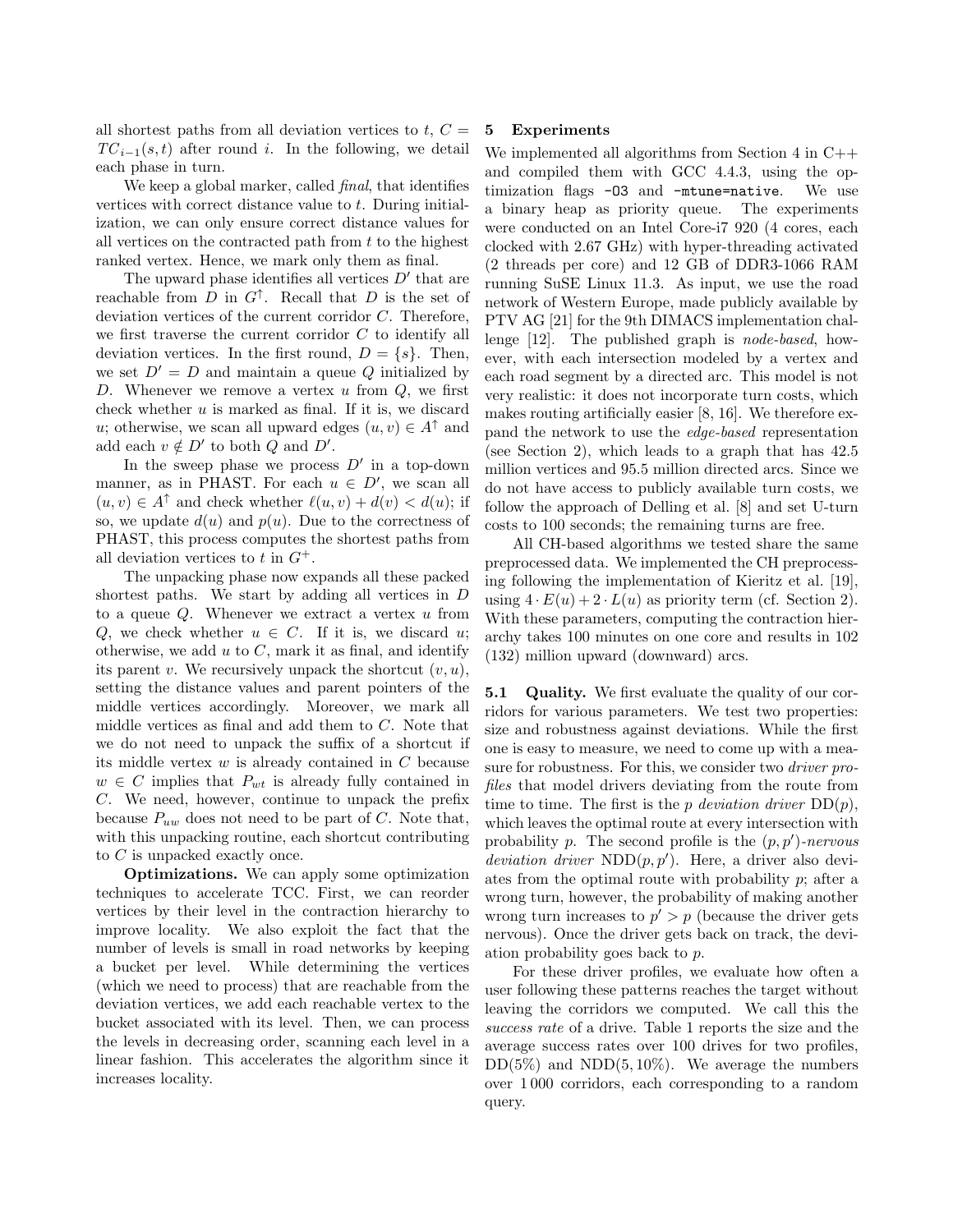| turn corridor    |         |                                    |                |          | perimeter corridor |                     |                |  |
|------------------|---------|------------------------------------|----------------|----------|--------------------|---------------------|----------------|--|
|                  | size    | success rate $\sqrt{\frac{1}{10}}$ |                | $\tau$   | size               | success rate $[\%]$ |                |  |
| $\boldsymbol{k}$ |         | $DD(5\%)$                          | $NDD(5, 10\%)$ | S        | V                  | $DD(5\%)$           | $NDD(5, 10\%)$ |  |
| $\theta$         | 1351    | 0.0                                | 0.0            | $\theta$ | 1351               | 0.0                 | 0.0            |  |
|                  | 4835    | 10.3                               | 7.1            | 10       | 6223               | 7.0                 | 4.4            |  |
| $\overline{2}$   | 12 204  | 73.2                               | 64.7           | 20       | 7689               | 8.7                 | 5.5            |  |
| 3                | 25892   | 96.8                               | 94.8           | 30       | 9570               | 10.6                | 6.9            |  |
| 4                | 50271   | 99.7                               | 99.4           | 50       | 14284              | 15.0                | 10.2           |  |
| 5                | 88742   | 100.0                              | 99.9           | 100      | 31547              | 28.2                | 21.7           |  |
| 6                | 148 370 | 100.0                              | 100.0          | 300      | 209 513            | 79.6                | 77.2           |  |

Table 1: Quality of different corridors. Column size gives the average number of vertices in the corridor, and success rate reports the percentage of successful drives by  $(5\%)$ -deviation and  $(5\%, 10\%)$ -nervous deviation drivers.

We observe that turn corridors dominate perimeter corridors. Not only are turn corridors smaller, but they also have better success rates. One reason is that turn corridors are favored by our driver profiles, but they also adapt better to different scales. In fact, for the profiles we consider almost all drives are successful for  $k$  as low as 3. At this point, the corridor is only 19 times bigger than the route itself. Also note that one could use succinct data structures [11] to obtain an extremely compact representation of the corridors: since the corridor is a tree, one needs only a few bits per vertex. More concretely, for  $k = 3$  we would need to send less than 10 kB to the user.

We also note that perimeter corridors stay small up to deviations of 100 seconds (combined with low success rates though). Increasing the deviation to 300 seconds increases the size of the corridors by a factor of 7 compared to 100 seconds, making them even bigger than 6-turn corridors. A reason for this is that we use



Figure 3: Success rate of different  $k$  turn corridors for varying p deviation driver profiles.

U-turn costs of 100 seconds; only after increasing the deviation beyond this point can the corridors handle Uturns. This explains the low success rate of perimeter corridors, but only partially: even with 300 seconds the success rate is still well below that of much smaller turn corridors.

We also evaluate the impact of the deviation probability p (for the  $DD(p)$  profile) on the success rate of our turn corridors, Figure 3 shows the results. As expected, the higher  $k$ , the more robust the corridors are. For  $k = 6$ , we achieve a success rate of nearly 100% up to  $p = 10\%$ . This means that the corridor is robust against drivers that on average deviate from the route at every tenth chance. If we increase  $p$  to 25%, still less than half the drives leave the corridor. We also observe that for  $k = 3$ , the success rate drops below 70% for  $p \geq 10\%$ . Hence, this experiments reveals that increasing  $k$  above 3 does yield advantages. In particular, for WiFi-only devices it may pay off to send bigger corridors to the user.

We stress that these success rates are achieved without updating the corridor after a deviation. Of course, we can further increase the success rate by allowing updates to the corridor as soon as the user enters an area with connectivity again. Our experiments show that we only have to send about 80 vertices (on average) to update a corridor for  $k = 1$  after a deviation. This is 60 times less than resending the whole corridor. For  $k = 4$ , we have to send 2000 vertices after a single deviation, still only a small fraction of the full corridor and only twice the size of a shortest path.

Local queries. Up to now, we only evaluated the quality of corridors for random queries, which are mostly long-range. Since most queries are not crosscontinental in practical applications, we now evaluate corridors depending on the Dijkstra rank of the query. (The Dijkstra rank of a vertex  $u$  with respect to  $s$  is  $i$  if u is the  $i$ -th vertex taken from the priority queue when running Dijkstra's algorithm from s.) Figure 4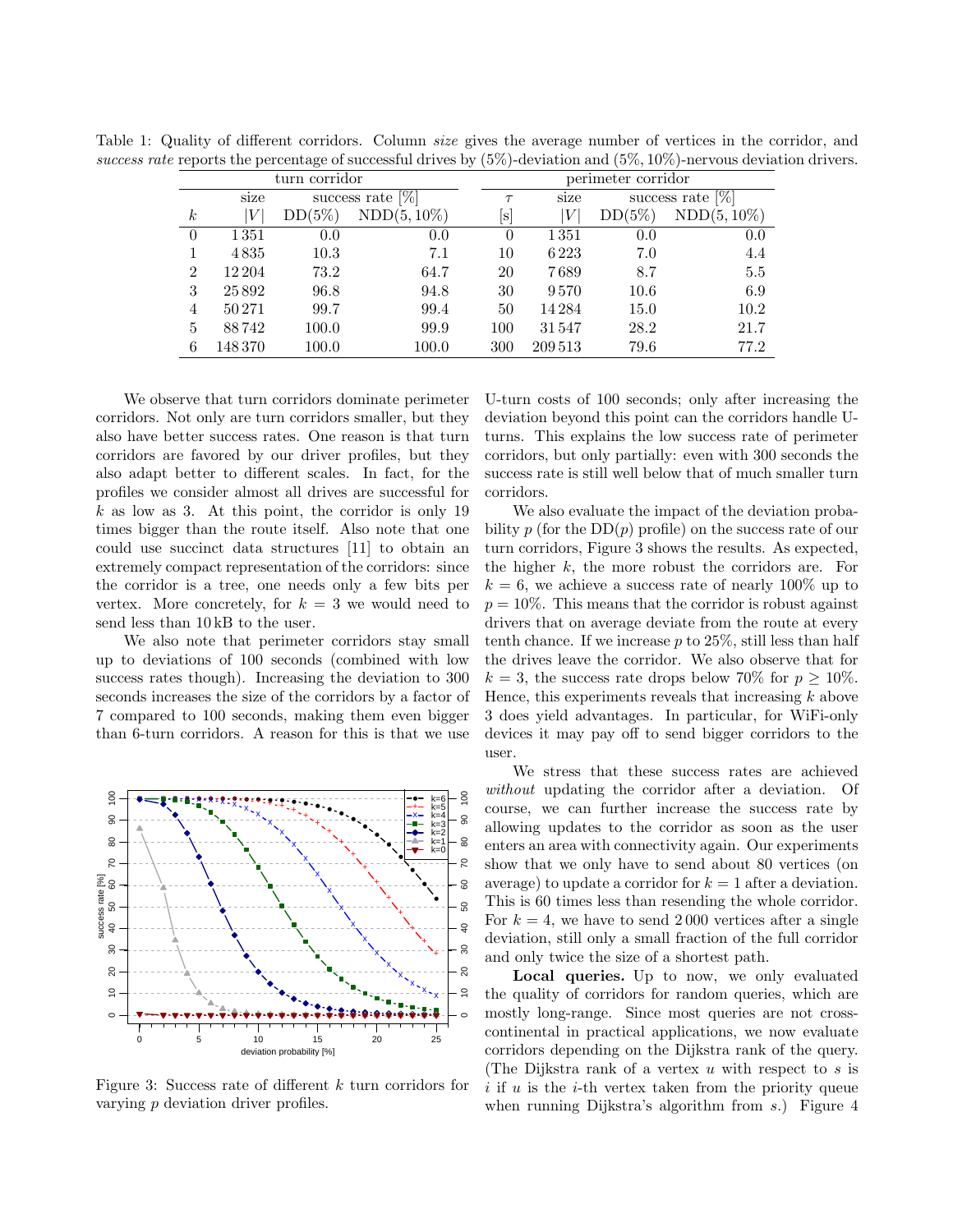

Figure 4: Corridor size (left) and success rate of a DD(5%) (right) depending on the Dijkstra rank of a query.

shows the results for Dijkstra ranks between  $2^{10}$  and 2 <sup>25</sup>. As expected, the corridor sizes increases with the Dijkstra rank. In road networks, we can assume that if a vertex has Dijkstra rank i, the shortest path from s to v contains  $\mathcal{O}(\sqrt{i})$  vertices. This is reflected by  $k = 0$ . Moreover, we observe that the size blowup  $(|TC_k(s,t)|/|P_{st}|)$  is almost independent of the rank of the query: it is only slightly bigger for short-range queries. The reason for this is that short-range queries often do not touch the highways and the number of deviation vertices is higher in urban areas than on highways.

We also observe that the success rate of  $DD(5\%)$ highly depends on the rank of the query: the lower the rank, the higher the success rates. Since most real-world queries are short- and mid-range, we expect our corridors to perform even better than reported in Table 1.

5.2 Performance. After evaluating the quality of corridors, we now check how fast we can compute them with the algorithms we presented in Section 4. Our input again is Europe, and we evaluate the (sequential)

Table 2: Sequential running times of different algorithms for computing turn corridors. All running times are given in milliseconds.

| o-               |         |         |        |            |
|------------------|---------|---------|--------|------------|
| $\boldsymbol{k}$ | cCH     | $c$ BCH | cPHAST | <b>TCC</b> |
| $\theta$         | 0.33    | 0.34    | 968.42 | 0.73       |
| 1                | 7.35    | 5.26    | 969.32 | 5.67       |
| $\overline{2}$   | 44.45   | 30.96   | 970.36 | 9.73       |
| 3                | 156.95  | 100.81  | 973.36 | 16.26      |
| 4                | 382.51  | 263.00  | 974.14 | 27.34      |
| 5                | 795.26  | 545.97  | 977.30 | 42.54      |
| 6                | 1643.34 | 1132.72 | 982.83 | 68.66      |

running times for 1000 queries with s and t chosen at random. In this scenario, running cDijkstra takes roughly 14 seconds per query, independent of  $k$ . Table 2 reports the results for the other algorithms we consider. Note that we could build parallel versions of cCH, cBCH, cPHAST, and TCC that would scale very well with the number of cores used.

We observe that cPHAST is about 14 times faster than cDijkstra. This is expected, since most of the work is spent on constructing the shortest path tree, and confirms the speedup reported by Delling et al. [7]. This is still not fast enough, however, and would not enable real-time queries even with a parallel implementation.

Both cCH and cBCH outperform cPHAST for  $k \leq$ 5, but they are slower for  $k = 6$ . It is easy to see why: the number of CH searches run by cCH and cBCH increases with the number of deviation vertices, which grows with  $k$ . In contrast, cPHAST computes a (costly) shortest path tree only once, and can add deviation vertices almost for free.

Comparing cCH and cBCH with TCC, we observe that for  $k \leq 1$  all three algorithms have very similar performance. For  $k > 1$ , however, TCC outperforms any other algorithm. More importantly, query times remain below 28 ms for  $k \leq 4$ , which is still fast enough for interactive applications. (It is comparable to typical network latencies.) For  $k = 4$ , TCC is more than an order of magnitude faster than any other algorithm. As noted in Section 5.1, increasing  $k$  further is of limited use. Summarizing, TCC is the best choice to compute corridors.

Local queries. As in the quality experiments, we now turn to local queries. Figure 5 reports the running times of cCH, cBCH, and TCC when varying  $k$  between 1 and 6 and Dijkstra ranks between  $2^{10}$  and  $2^{25}$ . We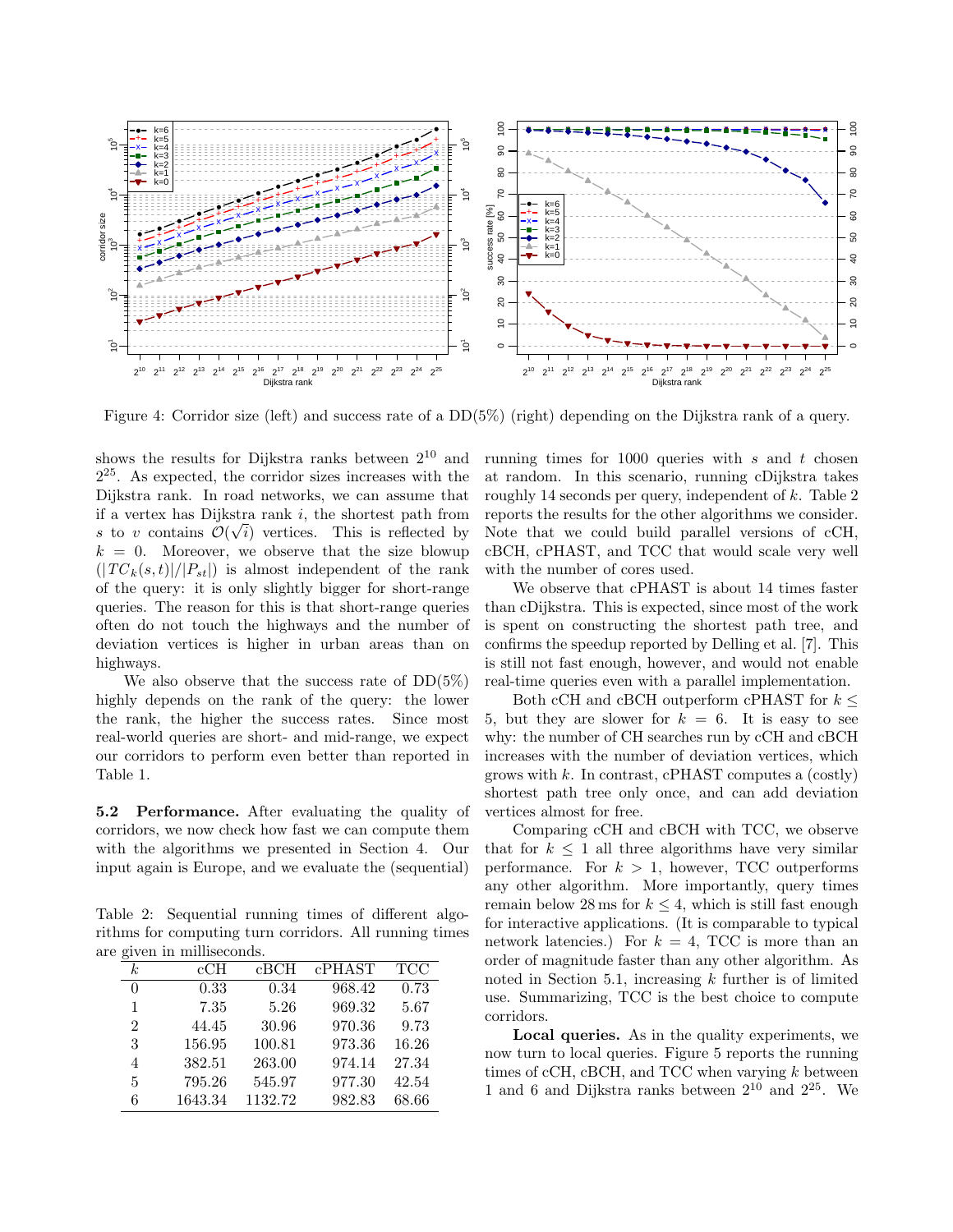

Figure 5: Performance of TCC, cCH, and cBCH when computing  $k$ -TCs with  $k$  between 1 and 6 for varying Dijkstra ranks.